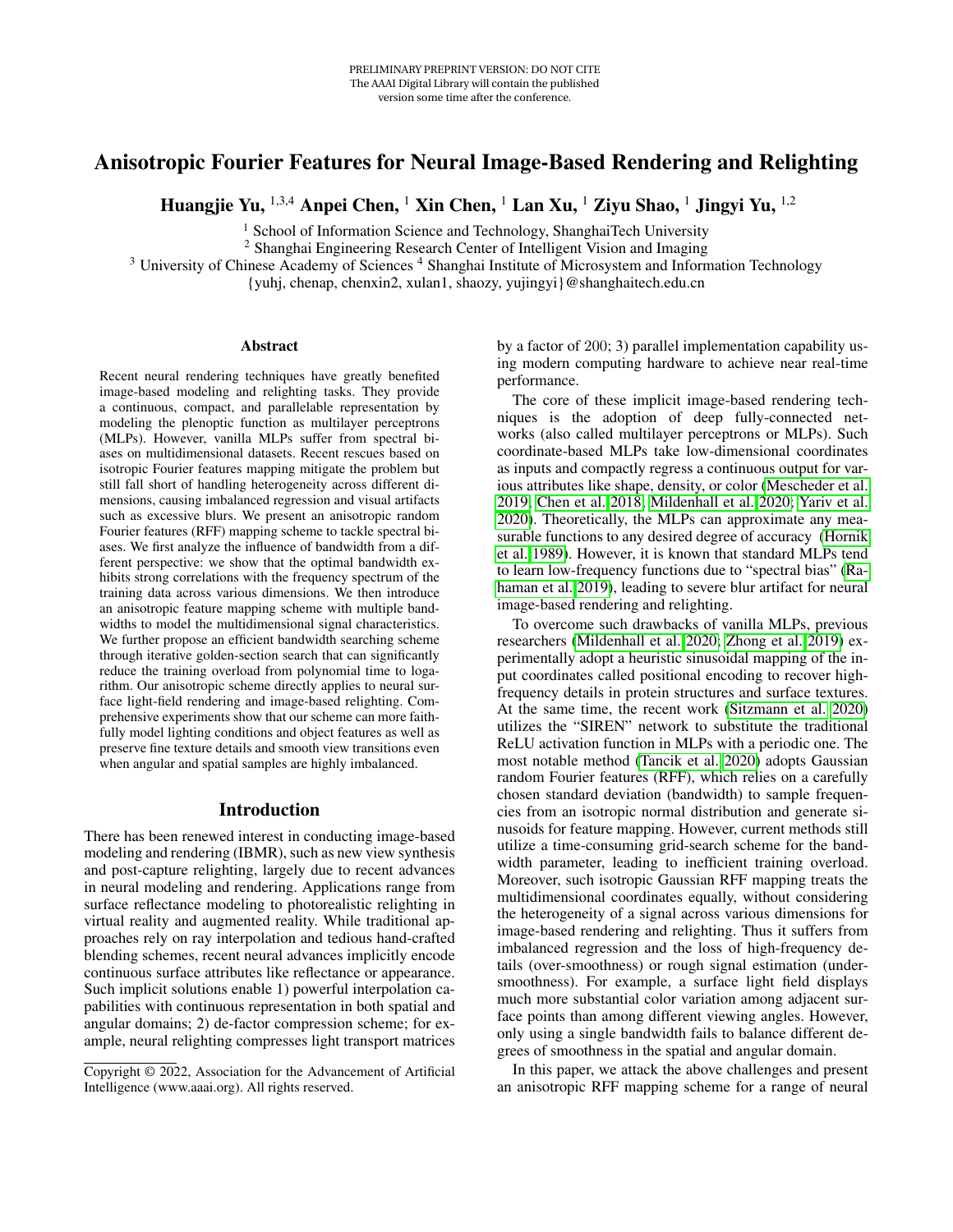implicit image-based rendering and relighting tasks. Our approach significantly improves the performance of MLPs for these IBMR applications by taking the RFF mapping into the new anisotropic realm.

Specifically, we first show that applying Gaussian RFF mapping results in a kernelized neural network by composing the neural tangent kernel (NTK) [\(Jacot, Gabriel, and](#page-7-6) [Hongler 2018\)](#page-7-6) of the vanilla MLP with a radial basis function (RBF) kernel, where the bandwidth of the RBF kernel plays a crucial role in controlling the smoothness of MLPs. Then through empirical analysis, we find that the optimal bandwidth strongly correlates with the density of training data and the signal's frequency spectrum. Based on such critical insight, we propose an anisotropic feature mapping that employs multiple bandwidths to match signal characteristics in different dimensions for the image-based rendering and relighting tasks. To enable automatic bandwidth searching and efficient training, we propose an iterative algorithm based on linear golden-section search (GSS) to search multiple bandwidth parameters. Our method significantly outperforms the computationally expensive brute-force grid search algorithm by reducing the number of searches from polynomial time to logarithm time during training. We apply our novel anisotropic scheme for various IBMR tasks. For neural surface light field rendering, we implement a 2-bandwidth Gaussian kernel and the corresponding anisotropic RFF mapping to model both the high-frequency texture of the object surfaces and the low color variation in the angular domain simultaneously. We adopt a similar implementation for neural image relighting to capture the reflectance variation in spatial and angular domains. Our approach faithfully models lighting conditions and object features to recover fine texture details and preserve smooth viewing transition. To summarize, our main contributions include:

- We introduce an anisotropic Fourier features mapping scheme for multidimensional representations of neural IBMR tasks where the traditional isotropic mapping method fails. We show that the optimal bandwidths are strongly correlated to the input data density and signal's frequency spectrum in neural representation tasks through empirical analysis about the isotropic Fourier features.
- We propose an efficient golden-section-based algorithm for searching optimal bandwidths under multidimensional settings, which reduces training time remarkably.
- We achieve high-quality results on both neural implicit image-based rendering and relighting tasks, which outperform previous state-of-the-art methods favorably.

## Related Work

Our work is mainly related to recent advances in deep network-based neural rendering (NR) as well as emerging machine learning techniques for further refining NR schemes.

Neural Rendering and Relighting. There have been significant progresses on applying implicit neural representations [\(Park et al. 2019;](#page-7-7) [Henzler, Mitra, and Ritschel](#page-7-8) [2020;](#page-7-8) [Yariv et al. 2020;](#page-8-0) [Niemeyer et al. 2020\)](#page-7-9) for imagebased modeling and rendering (IBMR) [\(Zhang et al. 2021;](#page-8-3) [Chen et al. 2018;](#page-7-1) [Mildenhall et al. 2020\)](#page-7-2). Different from traditional IBMR techniques that aim to conduct view interpolation from input images with hand-crafted blending schemes [\(Hedman et al. 2016;](#page-7-10) [Penner and Zhang 2017;](#page-7-11) [Buehler et al. 2001\)](#page-7-12), neural rendering schemes set out to learn such schemes. [Hedman et al.](#page-7-13) proposed to learn the blending weights using a convolutional neural network [\(Hedman et al. 2018\)](#page-7-13) whereas [Chen et al.](#page-7-1) utilized a fully-connected neural network to represent a surface light field to encode geometry and appearance simultaneously for efficient interpolation. However, these schemes still exhibit excessive blurs [\(Chen et al. 2018\)](#page-7-1), as we will demonstrate, due to the misleading similarity measure inherent to MLPs. Alternatively, [Aliev et al.](#page-7-14) presented a point-based neural renderer for modeling geometry and colors. The seminal work of Neural Radiance Field (NeRF) [\(Mildenhall et al. 2020;](#page-7-2) [Martin-Brualla et al. 2021\)](#page-7-15) adopted a learnable volumetric representation that consists of opacity and color at each position along every ray and applied an MLP-based network to recover the complete plenoptic function.

Another important IBMR problem is image-based relighting stemming from the pioneer LightStage system [\(Debevec](#page-7-16) [et al. 2000\)](#page-7-16). A LightStage captures the reflectance of objects (e.g., human faces) under a dense set of directional lights (light transport matrix). These images can then be used for relighting human faces, e.g., to match a new environment in virtual production. The majority of the efforts have been focused on reducing data size [\(Reddy, Ra](#page-7-17)[mamoorthi, and Curless 2012;](#page-7-17) [Wang et al. 2009;](#page-8-4) [Ren et al.](#page-7-18) [2013\)](#page-7-18). [Ren et al.](#page-7-19) proposed an MLP-based method to reconstruct the light transport matrix from a sparse set of reflectance images [\(Ren et al. 2015\)](#page-7-19). Specifically, they store an average reflectance map in advance to tackle over-smoothed outputs of neural networks. Likewise, [Xu et al.](#page-8-5) leveraged a CNN-based method to exploit coherence in the light transport function [\(Xu et al. 2018\)](#page-8-5).

High-Frequency Functions Learning. Our goal is to study how to enhance MLP-based NR schemes by reducing blurring and aliasing artifacts. Recent methods [\(Ra](#page-7-4)[haman et al. 2019;](#page-7-4) [Basri et al. 2020\)](#page-7-20) have shown that MLPs with a ReLU activation function fail to adequately represent fine details in complex low-dimensional signals due to the spectral bias. These studies reveal that standard MLPs have difficulties in learning high-frequency functions. To address this problem, existing works either replace the traditional ReLU activation function with periodic activation functions [\(Sitzmann et al. 2020\)](#page-7-5) or lift the input coordinates into a Fourier feature space [\(Mildenhall et al. 2020;](#page-7-2) [Tan](#page-8-2)[cik et al. 2020\)](#page-8-2). With the latter approach, original inputs are mapped through a series of sinusoidal functions with either fixed [\(Mildenhall et al. 2020\)](#page-7-2) or isotropic Gaussiansampled frequencies [\(Tancik et al. 2020\)](#page-8-2). By adopting the Neural Tangent Kernel (NTK) theory, [Tancik et al.](#page-8-2) show that coordinated-based MLPs correspond to kernels with a rapid spectrum falloff and subsequently cause extremely slow convergence to high-frequency components. Although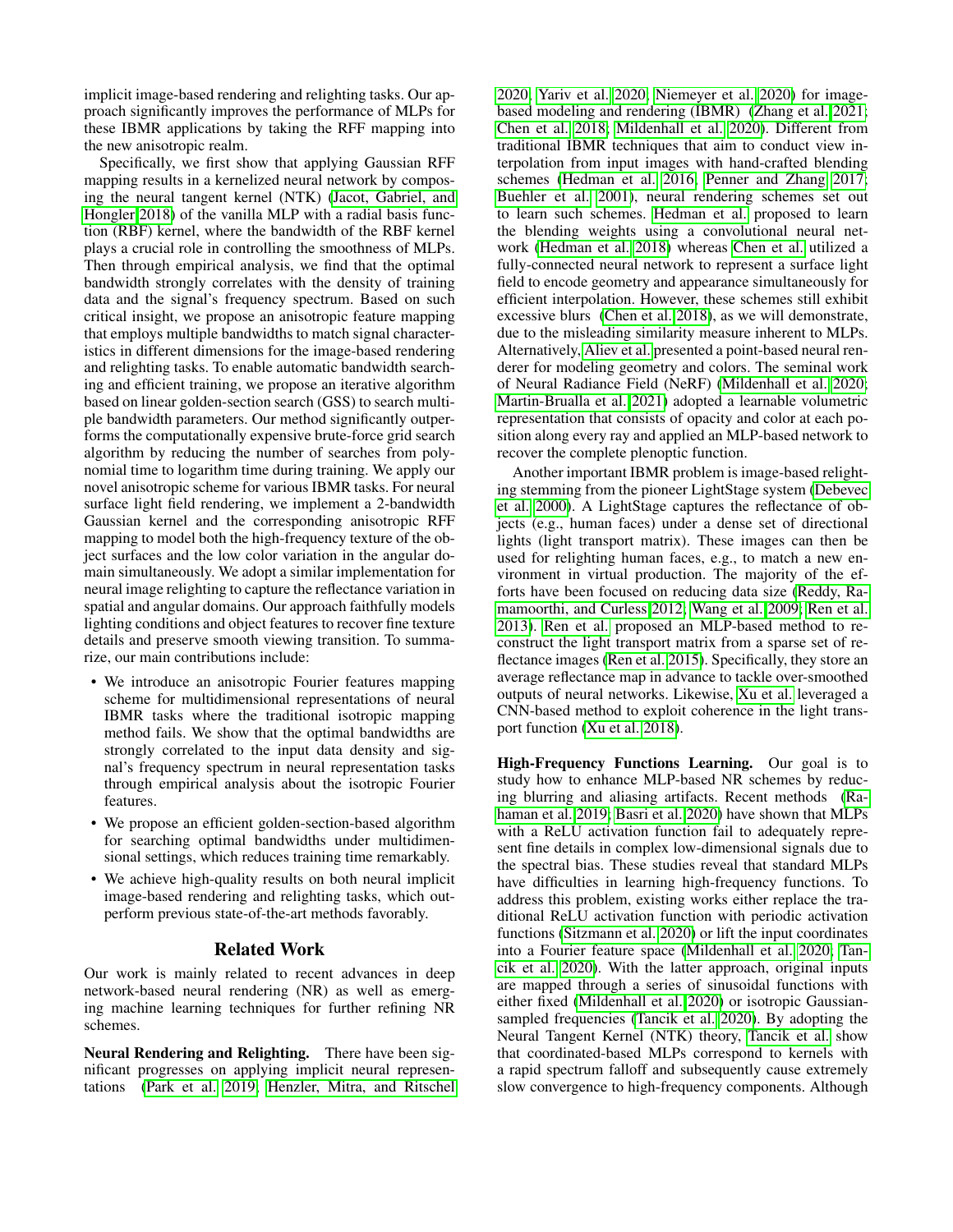the application of isotropic Fourier features mitigates the problem, it does not consider anisotropy across dimensions. In particular, we show that existing isotropic Fourier features fall short under multidimensional regression tasks with nonuniform data distribution or imbalanced signal frequencies across dimensions. In IBMR tasks, they lead to visual artifacts such as loss of details or specularity.

## Preliminaries

Isotropic Fourier Features Mapping (IFFM). To overcome the spectral bias introduced by standard MLPs, an isotropic Fourier features mapping scheme was introduced by [\(Tancik et al. 2020\)](#page-8-2). It maps input coordinates  $x$  into the following function  $\phi(x)$  before passing them into an MLP:

$$
\phi(\boldsymbol{x}) := \frac{1}{\sqrt{m}} [\cos(\boldsymbol{w}_1^T \boldsymbol{x} + \boldsymbol{b}_1), \dots, \cos(\boldsymbol{w}_m^T \boldsymbol{x} + \boldsymbol{b}_m)], \ (1)
$$

where  $x$  is the original input;  $b_i$  is a random sample in  $[0, 2\pi)$ . All components of  $w_i$  are random samples drawn from a uni-variate normal distribution.

By Bochner's theorem [\(Liu et al. 2020\)](#page-7-21), we obtain the following asymptotic results:

$$
\lim_{m \to \infty} \phi(\boldsymbol{x}) \phi(\boldsymbol{x'})^T = \exp(-\frac{1}{2} \|\frac{\boldsymbol{x} - \boldsymbol{x'}}{\alpha}\|^2), \qquad (2)
$$

where  $\alpha$  is the reciprocal of the standard deviation of frequencies in  $\phi(x)$ . In our IBMR tasks,  $\alpha$  denotes the smoothing parameter that controls reconstruction bandwidth.

Perspective From Neural Tangent Kernel. Neural Tangent kernel (NTK) theory [\(Jacot, Gabriel, and Hongler](#page-7-6) [2018\)](#page-7-6) showed that a trained neural network in the infinitewidth regime equates to a kernel method, therefore making the dynamics of the training algorithm tractable and amenable to quantitative analysis. Specifically, the NTK theory states that given an MLP after sufficient iterations of training, for every test input point  $x$ , the output of such an MLP denoted by  $\hat{f}(x)$  converges to a normal distribution as the network width goes to infinity. The asymptotic distribution of  $f(x)$  is given by

<span id="page-2-0"></span>
$$
\mathcal{N}\left(k_g(\boldsymbol{x},\mathcal{X})K^{-1}\mathcal{Y},k_g(\boldsymbol{x},\boldsymbol{x})-k_g(\boldsymbol{x},\mathcal{X})K^{-1}k_g(\mathcal{X},\boldsymbol{x})\right),\tag{3}
$$

where the function  $k_g(\cdot, \cdot)$  is defined over data pairs to measure the similarity of two inputs. It is called the "neural tangent kernel" inherent to an MLP of a certain architecture. **K** is an  $n \times n$  matrix with entries  $\mathbf{K}_{ij} = k_g(\mathbf{x}_i, \mathbf{x}_j)$ . It is worth noting that  $k_g(\boldsymbol{x},\boldsymbol{x'})$  is an *increasing* function with respect to the dot product of  $x$  and  $x'$  [\(Lee et al. 2018,](#page-7-22) [2019\)](#page-7-23). Therefore, applying IFFM to the input of an MLP results in a composed neural tangent kernel in place of  $k_g(\mathbf{x}, \mathbf{x}')$ :

$$
\tilde{k}_g(\boldsymbol{x}, \boldsymbol{x}') := k_g(\phi(\boldsymbol{x})\phi(\boldsymbol{x}')^T) \approx k_g(\exp(-\frac{1}{2}||\frac{\boldsymbol{x} - \boldsymbol{x}'}{\alpha}||^2)).
$$
\n(4)

In this way, the original dot product NTK is replaced with an RBF kernel. In other words, the MLP is *kernelized* by an RBF kernel after applying IFFM to its input. We also explore scenarios where we make use of Laplacian (and other) kernels. More details can be found in Appendix A.

<span id="page-2-1"></span>

Figure 1: The selection of the bandwidth is a trade-off and relies on the number of training points per unit (a) and signal frequencies (c). Smaller bandwidths are called for when training points increase (b) or the signal shows stronger variations and more features (d).

Now we focus on the MLPs kernelized by the RBF kernel. Intuitively, after kernelization, the prediction at a test point  $x$  is a weighted average of the  $n$  training points with blending weights positively correlated to the values of  $\tilde{k}_q(x_i-x)$ . Thus, the bandwidth parameter  $\alpha$  tunes MLPs to lie between over-smoothing and under-smoothing regimes by adjusting blending schemes. Thus, selecting appropriate  $\alpha$  is crucial for improving the performance of neural image-based rendering and relighting.

## Our Method

#### Drawback of IFFM

In this subsection, we conduct numerical analysis and derive the critical observation: optimal bandwidth strongly correlates with the density of training data and the signal's frequency spectrum.

For basic numerical setting, we follow [Tancik et al.](#page-8-2) and generate ground truth 1D functions " $1/f^{\lambda}$ " on the interval  $[0, 1)$ : sample a vector from a standard Gaussian with size 2000, multiply its  $i^{th}$  entry with  $1/i^{\lambda}$  and return the real components of its inverse Fourier transform. The performance metric to measure the goodness of a bandwidth is defined by the mean integrated squared error (MISE):

<span id="page-2-2"></span>
$$
MISE(\hat{f}(x; \alpha)) = \int_0^1 E(\hat{f}(x; \alpha) - f(x))^2 dx
$$
  
= 
$$
\int_0^1 Var(\hat{f}(x; \alpha)) dx + \int_0^1 (E \hat{f}(x; \alpha) - f(x))^2 dx,
$$
 (5)

where  $f(x)$  denotes the ground-truth signal. The expectation inside the integral is taken with respect to network initialization. We reinitialize and train the same network several times and take the average in practice. The variance and expectation of  $\hat{f}(x; \alpha)$  are given in Eqn[.3.](#page-2-0)

In Fig. [1,](#page-2-1) we show how the generalization error (MISE) depends on the bandwidth under various data density and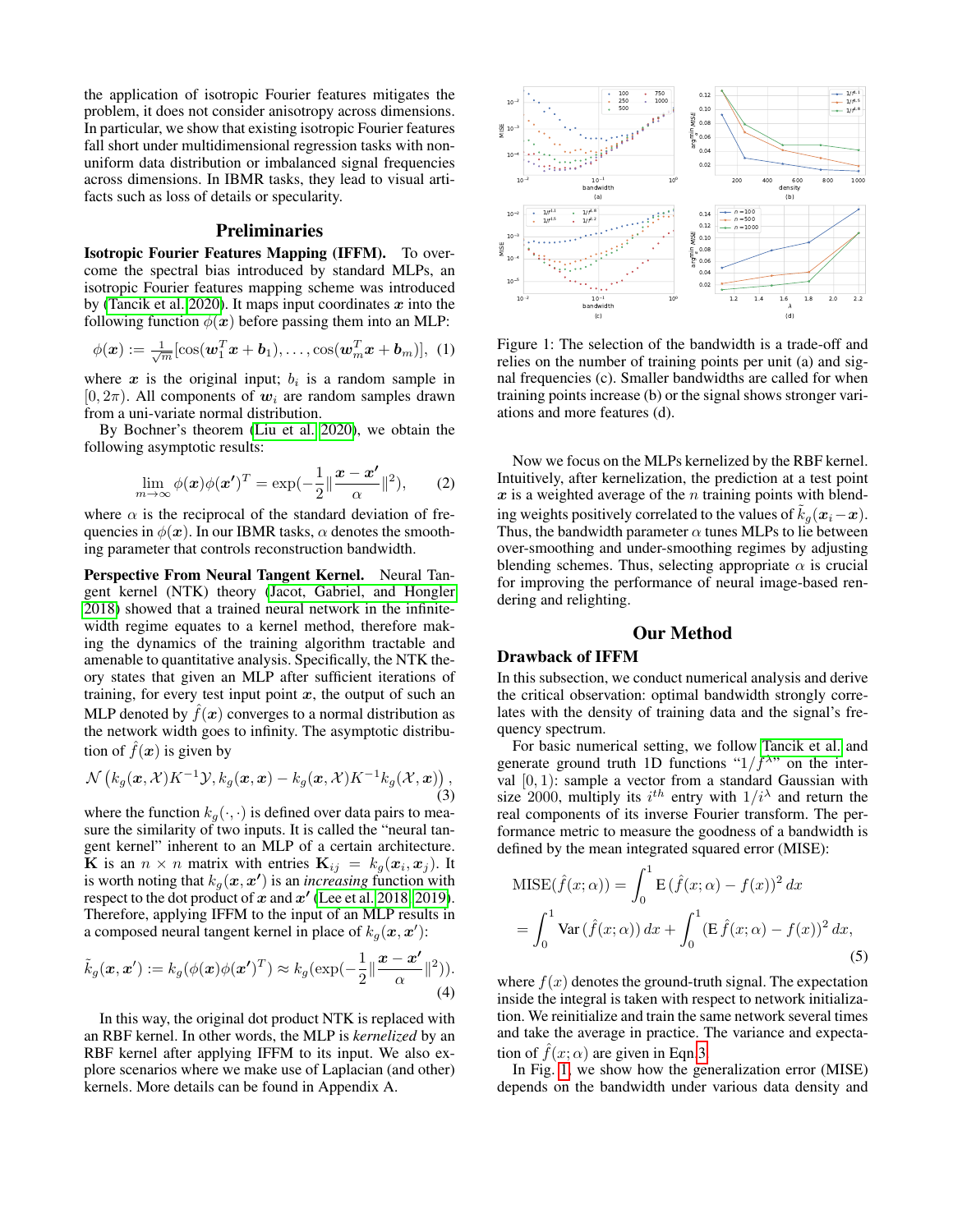signal frequencies. In Fig. [1a](#page-2-1), we train MLPs to fit a " $1/f^{1.5}$ " signal using IFFM ( $m = 256$ ) under various bandwidth settings, which reveals that smaller bandwidth (less smoothing) is required as more training points are included, i.e., higher data density. This relation is more evident in Fig. [1b](#page-2-1), where we show bandwidths that minimize generalization error versus data density under different signal frequencies. In Fig. [1c](#page-2-1), we train MLPs to fit signals of various frequencies given the same number of training points. It shows that when the signal has more features (smaller  $\lambda$ ), a smaller bandwidth is called for faithful reconstruction. In contrast, smoother signals correspond to larger bandwidths. Fig. [1d](#page-2-1) also illustrates this trend under various training settings.

We have an intuitive explanation for the above numerical results. Since Var  $(\hat{f}(x; \alpha))$  in Eqn[.5](#page-2-2) decreases as more training points are considered [\(Williams and Vivarelli 2000\)](#page-8-6), we can obtain the upper bound of the integrated variance term in Eqn[.5](#page-2-2) by considering 1 closest training point. The final upper bound is of order  $k'_{g}(1)(n\alpha)^{-2}$  (More details can be found in Appendix B). This upper bound indicates that the integrated variance term depends on the network architecture and the training data density. It also indicates that a small  $\alpha$  value will cause a high variance, which means each independently trained network will produce diverse outputs at the same point. This usually results in a spiky (under-smoothed) function estimate. Furthermore, we note that the squared bias term depends on the first and higherorder derivatives of the actual signal. The bias is significant when the absolute values of these derivatives are large. This usually happens in regions such as boundaries and features. In these cases, a small bandwidth is called for to reconstruct features. The dilemma of reducing variance or bias indicates that optimal bandwidth selection is a trade-off between the training data density and signal frequencies.

#### Anisotropic Fourier Features Mapping (AFFM)

We know that IFFM with a single bandwidth fails to regress signals that show imbalanced characteristics (frequency and density) in different dimensions. This motivates us to develop a new mapping method for multidimensional tasks, especially for neural IBMR applications, where either the training data have different densities or the signal shows distinct smoothness across spatial and angular dimensions. To the best of our knowledge, we are the first to propose an anisotropic Fourier features mapping (AFFM)  $\phi(x)$  in the field of MLPs:

$$
\lim_{m \to \infty} \phi(\boldsymbol{x}) \phi(\boldsymbol{x'})^T = \exp(-\frac{1}{2} \sum_{i} \|\frac{\boldsymbol{x}_i - \boldsymbol{x}_i'}{\alpha_i}\|^2), \quad (6)
$$

where the parameter  $\alpha_i$  denotes the bandwidth for *i*-th dimension. It differs from IFFM in that we incorporate multiple bandwidths to match signal heterogeneity in different dimensions. It is worth noting that a group of dimensions can share the same bandwidth if they have similar semantic meanings. Basically, a large bandwidth corresponds to the dimension where the total curvature (variation) of the signal is small or the number of training points per unit is small.

<span id="page-3-0"></span>

Figure 2: We compare the performance of IFFM and AFFM on regressing a stripe pattern image (a). Each column of the pattern is random color, making the pattern exhibit strong variation on the width dimension and none variation on the height dimension. The application of IFFM fails to regress such an image even with optimal bandwidth (c). The prediction is noisy due to the high variance caused by a small bandwidth. However, a larger bandwidth can lead to high bias (d) and over-smoothed prediction. AFFM alleviates this difficulty by introducing two bandwidths to capture diverse signal characteristics and outperforms IFFM remarkably (b).

The construction of AFFM is also straightforward. In practice, we sample frequencies  $w_i$  from a multivariate normal distribution whose covariance is a diagonal matrix whose  $i^{th}$ diagonal entry is  $1/\alpha_i$ .

To illustrate the superiority of our AFFM over IFFM, we train MLPs with both schemes to fit a strip-like square pattern using half pixels. Corresponding results are shown in Fig. [2,](#page-3-0) where the reconstructed image using AFFM is visually lossless and has a much higher PSNR than using IFFM. More specifically, Fig. [2\(](#page-3-0)b) shows the results by applying AFFM, with two smoothing parameters for width and height dimensions, respectively. The bandwidth corresponding to the height dimension is significant to produce enough smoothness on that dimension, while the substantial variation on the width dimension is also faithfully reconstructed.

In contrast, applying IFFM to regress this image results in either noisy estimates (Fig. [2c](#page-3-0)) or loss of details (Fig. [2d](#page-3-0)). Fig. [2c](#page-3-0) shows the predicted result by applying IFFM with optimal bandwidth (highest PSNR). We observe that the optimal  $\alpha$  value is small to compensate for a high variation on the width dimension. However, such small  $\alpha$  value results in high output variance (large Var $(\hat{f}(x; \alpha))$ ) and causes noisy artifacts on the height dimension. In Fig. [2d](#page-3-0), we employ a bandwidth that is 10 times larger than the optimal one. Nevertheless, it leads to losing high frequencies details in the width dimension by introducing more biases. Note that we are unable to find a good middle point.

### Efficient Search of (Near) Optimal Bandwidth

In implementing AFFM for practice, it is critical to search for (near) optimal bandwidth(s). The brute force method that uses grid search to enumerate possible solutions is computationally prohibitive, leading to extremely high training overload. To tackle such a challenge, we adopt a linear golden-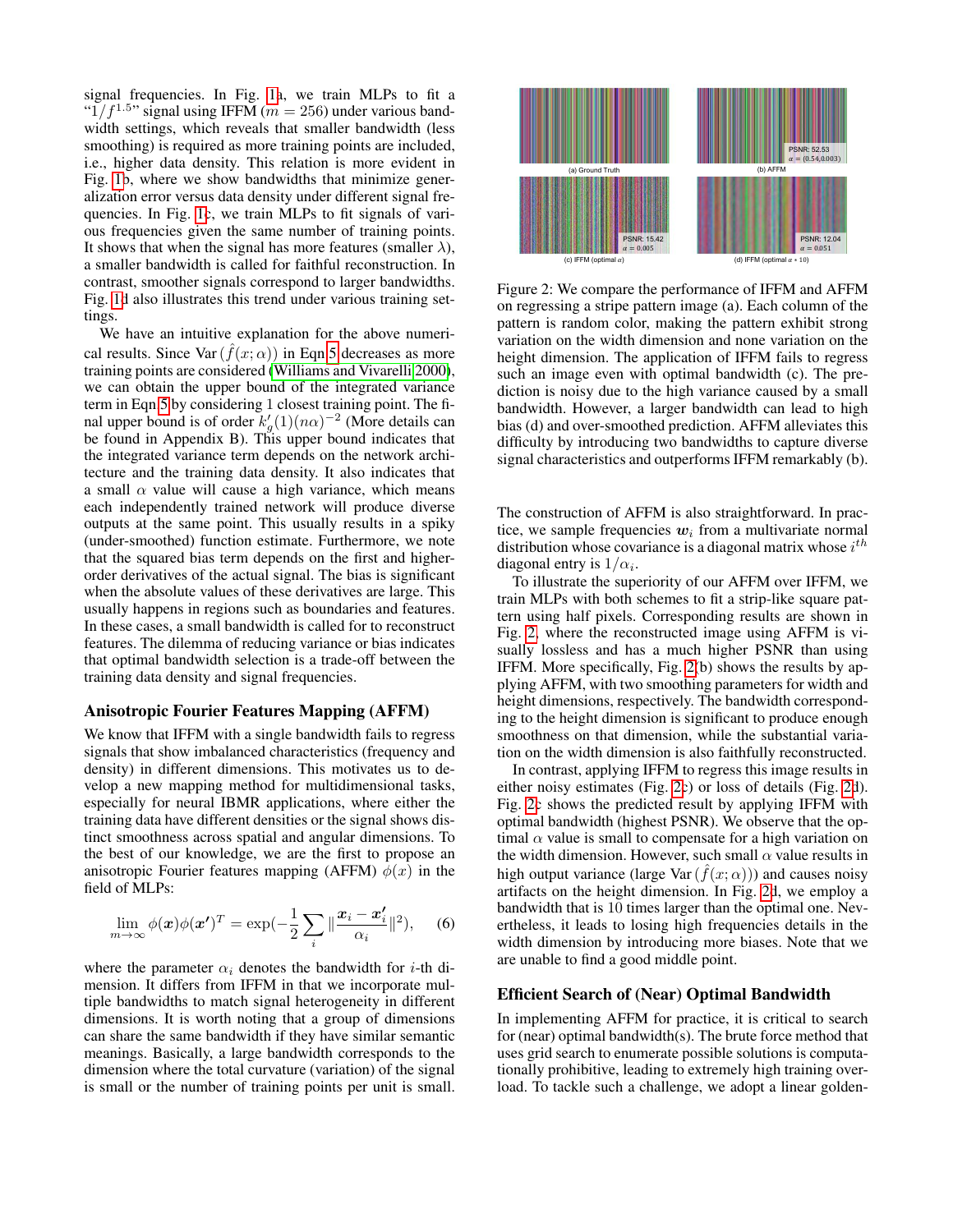<span id="page-4-0"></span>

Figure 3: We show the first 3 iterations of a 2D GSS and corresponding training losses of the 4 candidates in each iteration. The most promising bandwidth candidate (red curve) usually prevails early in selection.

section search (GSS) algorithm as the start point. It is well known that GSS has several advantages over other search algorithms: 1) it is gradient-free; calculating gradients with respect to bandwidth is even more time-consuming; 2) it avoids the selection of initial point; 3) it saves function evaluations per iteration since each evaluation of bandwidth takes an entire network training; 4) it is natural to extend GSS to multidimensional scenarios.

Uni-bandwidth Selection. For uni-bandwidth setting, a linear GSS works as follows: given the initial interval inside which the optimal bandwidth lies, it first evaluates two bandwidth candidates that are located at proportional positions 0.382 and 0.618; then it reduces the interval around the minimum by a factor of 0.618 (the golden ratio); it repeats until convergence. Note that one evaluation at each iteration is saved from the last iteration. Therefore, after  $k$  iterations, the width of the search interval becomes  $(0.618)^k$ , while the number of network trainings is  $k + 1$ . In this way, goldensection search reduces the number of searches from polynomial to logarithm.

Multi-bandwidth Selection. The extension of linear GSS to multiple dimensions is natural. We provide an example in the two-bandwidth setting. A 2D GSS first selects two bandwidths in both dimensions, producing 4 pairs of bandwidths as candidates; then shrinks the search box around the minimum by a factor of  $0.618<sup>2</sup>$  and repeats until convergence. After  $k$  iterations, we obtain a parameter box of area  $0.618^{2k}$ . The number of network training is  $3k + 1$ . We provide the algorithm pseudocode of 2D GSS in Appendix C.

Heuristics to Speed Up Selection. We observe that in each iteration, the most promising pair of bandwidths tend to prevail early in the process. For example, in Figure [3,](#page-4-0) we plot 3 search iterations under the strip pattern regression discussed in the previous subsection. The most promising candidate (denoted by the red curve) always performs better than other candidates during the whole training process. This motivates us to throw away 'bad' candidates sooner progressively. A similar idea is proposed in [\(Li et al. 2017\)](#page-7-24). Specifically, we divide each iteration into 3 phases. We take out one-third of the total candidates at the end of the first two phases. At the end of the final phase, we take out all but the winning candidate. We empirically find that 5 iterations are sufficient to achieve good practice convergence.

### AFFM for Neural IBMR Tasks

Neural implicit IBMR applications usually rely on the inherently heterogeneous characteristic of a signal across various dimensions, i.e., spatial and angular domains, for generating high-quality and photorealistic results. Thus we apply our AFFM scheme to two typical MLP-based IBMR scenarios, i.e., surface light field (SLF) rendering and image-based relighting.

An SLF represents the radiance of rays emitting from all points on the surface of an object to all directions and hence serves as an image-based representation of the plenoptic function [\(Chen et al. 2018\)](#page-7-1). Specifically, a neural SLF defines a continuous mapping using a coordinated MLP:

$$
L: M \times \Omega \to \text{RGB}, \tag{7}
$$

where  $M \subseteq \mathbb{R}^3$  denotes the set of points on the surface (spatial) and  $\Omega$  denotes all unit vectors in  $\mathbb{R}^3$  (angular). For a fixed surface point  $m \in M$ , the slice  $L(m, \cdot)$  represents outgoing radiances of the point to all directions. If the surface is Lambertian,  $L(m, \omega)$  is constant for every  $\omega \in \Omega$ . For non-Lambertian surface points,  $L(m, \cdot)$  exhibits visual dependency properties such as specularity. Nevertheless, such variation in the angular domain is generally much smaller than texture variations in the spatial domain as illustrated in [\(Chen et al. 2018\)](#page-7-1). Therefore, IFFM with a global bandwidth fails to address this heterogeneity, as shown in the next section. To this end, for SLF rendering, we apply AFFM using a two-bandwidth Gaussian kernel and the corresponding anisotropic Fourier features. Our anisotropic scheme encodes both the high-frequency texture of the object surfaces in the spatial domain and the low color variation in the angular domain simultaneously.

Another representative IBMR problem is the image-based relighting stemming from the pioneer Light Stage system [\(Debevec et al. 2000\)](#page-7-16). Such an image-based relighting technique aims to render photorealistic objects illuminated under novel lighting conditions from a fixed viewpoint with coordinate-based implicit OLAT (one light at a time) imagesets. According to the additivity of light, the relighting at a pixel  $p$  is formulated as an integration on the sphere with respect to the angular lighting vector  $\omega$ :

<span id="page-4-1"></span>
$$
L(p) = \int_{\Omega} R(\omega, p) E(\omega) d\omega \approx \frac{1}{4\pi N} \sum_{i=1}^{N} R(\omega_i, p) E(\omega_i),
$$
\n(8)

where  $R(\omega, p)$  is the reflectance at pixel p in the direction  $ω$ ;  $E(ω)$  is the novel illumination (usually encoded in an environment map). Here L denotes the relighting function. Usually,  $R(\omega, p)$  shows more data coherence in the angular domain than in the spatial domain [\(Ren et al. 2015\)](#page-7-19), since the BRDF of most materials is smooth with respect to incident light direction. Thus, we utilize MLPs with two-bandwidth AFFM to regress a continuous form of  $R(\omega, p)$ . The training dataset consists of discrete OLAT imagesets to capture the reflectance variations in both spatial and angular domains. During the relighting phase after training, we sample a set of light sources on  $\Omega$ , query the MLP network for reflectances at each pixel and each light source, and evaluate Eqn. [8](#page-4-1) using the Monte Carlo approximation.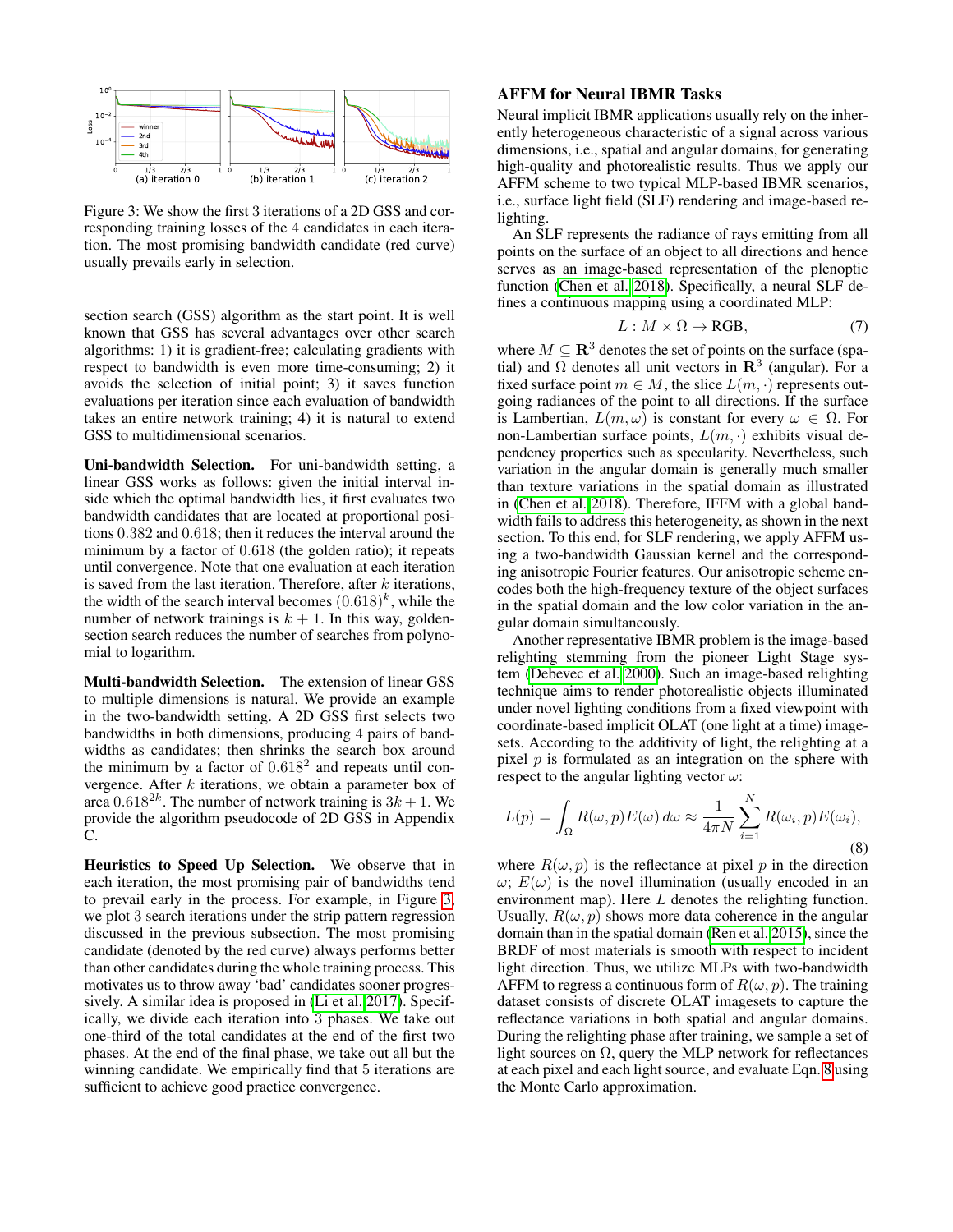<span id="page-5-0"></span>

Figure 4: The high-quality neural rendering results using our anisotropic random Fourier features mapping scheme for both the surface light field rendering and image-based relighting applications.

<span id="page-5-1"></span>

|             | Synthetic $\uparrow$ |             |             |             |             | Real $\uparrow$ |             |
|-------------|----------------------|-------------|-------------|-------------|-------------|-----------------|-------------|
|             | Ship                 | Chicken     | Lucy        | Materials   | Lego        | Tang San Cai    | Beer Can    |
| No Mapping  | 25.72/0.698          | 22.82/0.491 | 19.79/0.432 | 20.66/0.707 | 23.30/0.655 | 22.21/0.577     | 19.62/0.463 |
| <b>IFFM</b> | 26.74/0.732          | 24.09/0.573 | 21.75/0.600 | 23.39/0.832 | 25.10/0.745 | 26.33/0.782     | 22.38/0.689 |
| D-SLF       | 26.12/0.710          | 25.61/0.761 | 21.78/0.586 | 22.53/0.794 | 27.54/0.860 | 24.08/0.719     | 22.53/0.746 |
| Ours        | 28.12/0.806          | 27.36/0.803 | 28.76/0.880 | 26.87/0.913 | 31.23/0.931 | 29.61/0.903     | 25.94/0.864 |

Table 1: Quantitative comparisons on surface light-field rendering against various methods in terms of PSNR and SSIM. Our anisotropic scheme achieves consistently better results for various test scenes and metrics.

### Experiments

In this section, we qualitatively and quantitatively evaluate our anisotropic approach for two typical MLP-based IBMR tasks (surface light field rendering and image-based relighting), followed by the evaluation of our GSS-based iterative bandwidth searching scheme. We run our experiments on a PC with 2.2 GHz Intel Xeon 4210 CPU 64GB RAM and Nvidia TITAN RTX GPU. For all the applications, we use a ReLU fully-connected network with 8 layers and 256 channels in different solutions and set the length of Fourier features  $\phi(\mathbf{x})$  to 1,024. All the models are trained using the Adam [\(Kingma and Ba 2014\)](#page-7-25) optimizer with a learning rate of  $10^{-4}$  using PyTorch [\(Paszke et al. 2019\)](#page-7-26). As shown in Fig. [4,](#page-5-0) our approach generates high-quality results for various MLP-based neural rendering and relighting tasks. It faithfully recovers texture details and preserves smooth viewing transition under challenging heterogeneous input manifolds.

#### Comparison

Here we first compare our approach under the neural surface light field rendering task, which maps the spatial and angular coordinates of a surface to the RGB texture output. Let AFFM and IFFM denote our approach with anisotropic

Fourier features mapping and the isotropic one from previous method [\(Tancik et al. 2020\)](#page-8-2), respectively. For thorough evaluation, we also compare against the state-of-the-art deep surface light field framework [\(Chen et al. 2018\)](#page-7-1) denoted as D-SLF, and the one using vanilla coordinate-based MLP without feature mapping denoted as No Mapping. For quantitative evaluation, we adopt the peak signal-to-noise ratio (PSNR) and structural similarity index (SSIM) as metrics similar to previous methods. As shown in Tab. [1,](#page-5-1) our approach consistently outperforms the other baselines in terms of all these metrics above under both real and synthetic datasets. The corresponding qualitative comparison in Fig. [5](#page-6-0) also illustrates our capability to recover finely detailed texture results with rich view-dependent effects.

We further evaluate our approach under the image-based relighting task, which aims to render objects into novel lighting conditions from a fixed viewpoint with neural implicit OLAT imagesets. Similarly, we adopt the same PSNR metric and compare against the two IFFM and No Mapping baselines. As shown in Fig. [6](#page-6-1) and Tab. [2,](#page-6-2) our anisotropic approach recovers high quality relighting details remarkably.

All these comparisons on various neural representation tasks illustrate that our approach with anisotropic Fourier features can faithfully model lighting conditions and object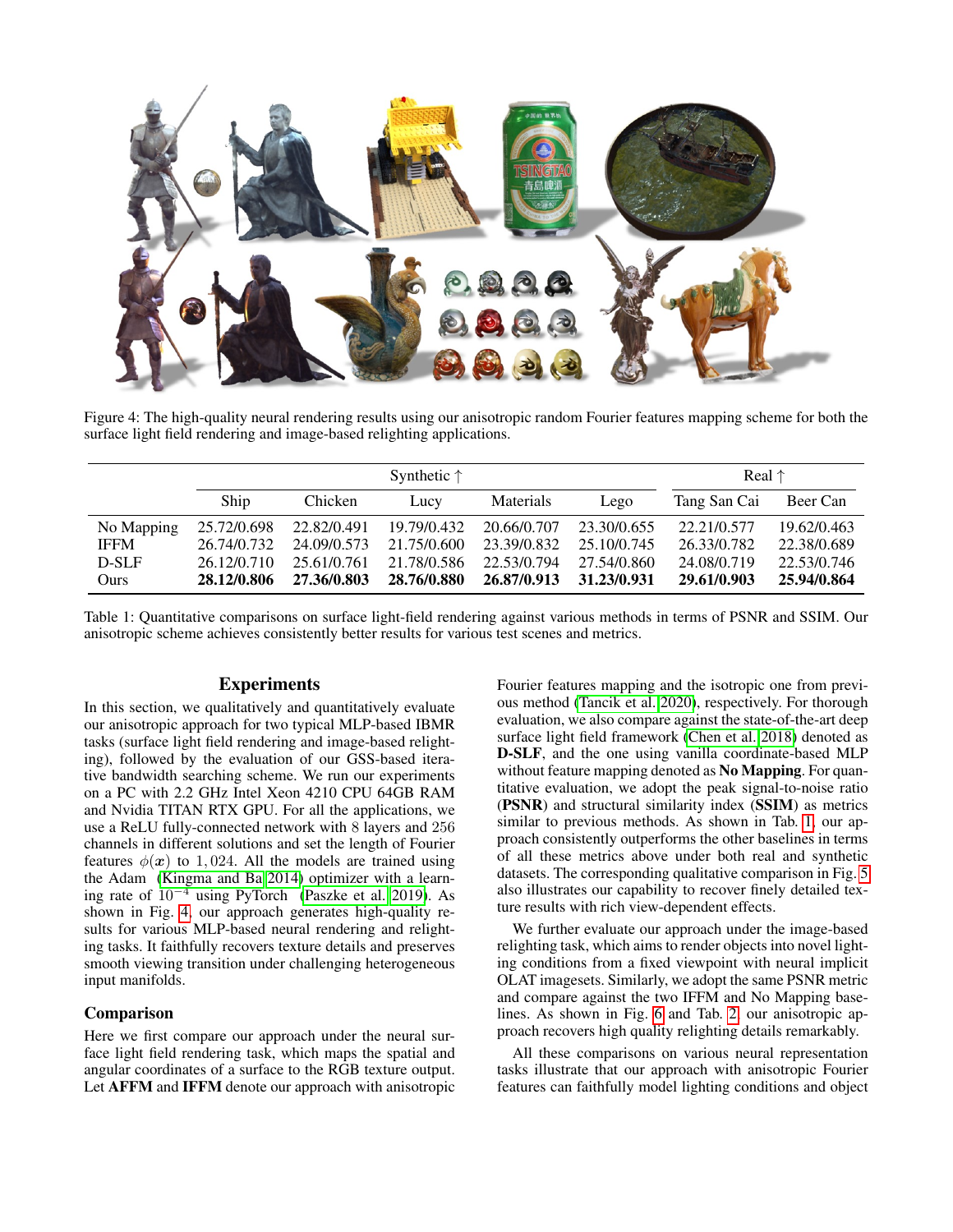<span id="page-6-0"></span>

Figure 5: Qualitative comparisons on surface light field rendering. Our approach recovers fine detailed reflection and texture results remarkably across all the scenes.

<span id="page-6-2"></span>

|                    | No Mapping | IFFM  | Ours  |
|--------------------|------------|-------|-------|
| Armor (Eucalyptus) | 27.57      | 27.38 | 29.23 |
| Knight             | 27.55      | 27.92 | 29.73 |
| Armor (Cathedral)  | 27.06      | 27.16 | 28.03 |
| Knight             | 29.68      | 30.06 | 32.72 |

Table 2: Quantitative comparisons on neural image-based relighting in terms of PSNR.

features under challenging heterogeneous input manifolds. Impressively, our approach renews the capability of popular MLP-based implicit representation for challenging IBMR tasks.

#### Evaluation of Bandwidth Searching

We evaluate our GSS-based bandwidth searching scheme using the image-based relighting task with 253 reflectance images of the "kneeling knight" imageset. Let 2D GSS and Linear GSS denote the variations by applying our GSSbased searching scheme to the AFFM and IFFM methods, respectively, while Grid search denotes the original scheme in [\(Tancik et al. 2020\)](#page-8-2). As shown in the training curves from Fig. [7,](#page-6-3) our GSS-based searching scheme for the bandwidth parameters consistently reduces the training overload and achieves roughly  $7\times$  speed-up for the training process compared to the brute-force grid searching. Besides, the superiority of our AFFM against the enhanced IFFM with GSSbased searching further demonstrates the effectiveness of our anisotropic Fourier features mapping design.

## **Conclusions**

In this paper, we presented a novel approach to take the random Fourier features mapping into the anisotropic realm for a range of neural implicit image-based rendering and

<span id="page-6-1"></span>

Figure 6: Qualitative comparisons on neural relighting task. Our approach recovers high quality relighting details.

<span id="page-6-3"></span>

Figure 7: Evaluation of our GSS-baded bandwidth searching scheme. Here we provides the numerical training time curves for three methods under the neural relighting task.

relighting tasks. From the perspective of NTK theory, we connect MLPs using FFM with Gaussian kernel methods. Then we empirically show the drawback of IFFM and propose AFFM. It employs multiple bandwidths to model signal characteristics under different dimensions, while our golden-section-based bandwidth searching scheme further reduces the training overload. Impressively, our anisotropic approach achieves state-of-the-art performance for both the neural surface light field rendering and image-based relighting tasks. It successfully regresses fine texture details and preserves smooth viewing transition under challenging heterogeneous input manifolds. We believe that it is a critical step for understanding coordinate-based MLPs, with burgeoning applications using implicit neural representations for image-based modeling, rendering, and relighting.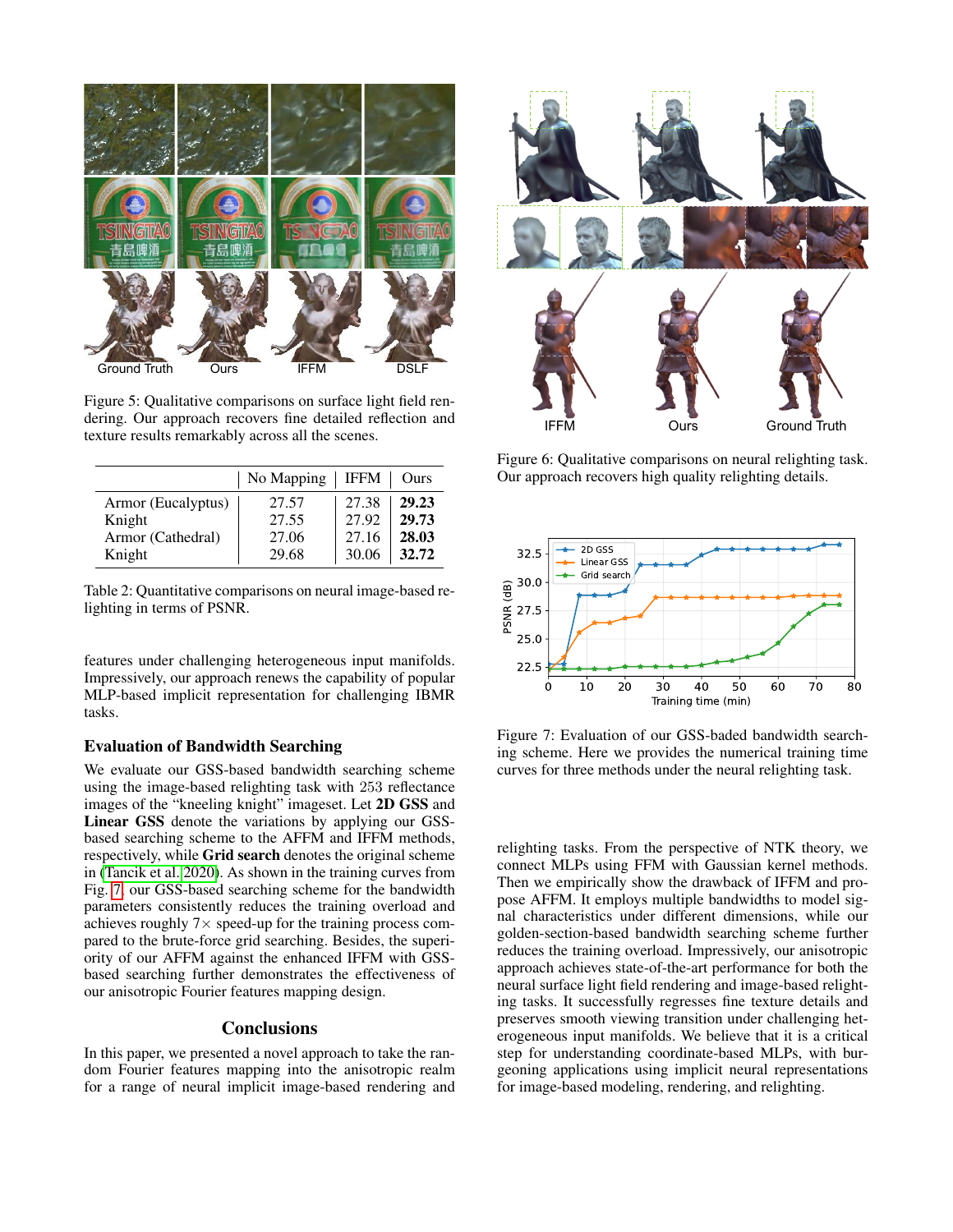## Acknowledgements

This work was supported by NSFC programs (61976138, 61977047), the National Key Research and Development Program (2018YFB2100500), STCSM (2015F0203-000- 06), and SHMEC (2019-01-07-00-01-E00003).

#### References

<span id="page-7-14"></span>Aliev, K.-A.; Sevastopolsky, A.; Kolos, M.; Ulyanov, D.; and Lempitsky, V. 2020. Neural Point-Based Graphics. In Vedaldi, A.; Bischof, H.; Brox, T.; and Frahm, J.-M., eds., *Computer Vision – ECCV 2020*, 696–712. Cham: Springer International Publishing. ISBN 978-3-030-58542-6.

<span id="page-7-20"></span>Basri, R.; Galun, M.; Geifman, A.; Jacobs, D.; Kasten, Y.; and Kritchman, S. 2020. Frequency bias in neural networks for input of non-uniform density. In *International Conference on Machine Learning*, 685–694. PMLR.

<span id="page-7-12"></span>Buehler, C.; Bosse, M.; McMillan, L.; Gortler, S.; and Cohen, M. 2001. Unstructured Lumigraph Rendering. In *Proceedings of the 28th Annual Conference on Computer Graphics and Interactive Techniques*, SIGGRAPH '01, 425–432. New York, NY, USA: Association for Computing Machinery. ISBN 158113374X.

<span id="page-7-1"></span>Chen, A.; Wu, M.; Zhang, Y.; Li, N.; Lu, J.; Gao, S.; and Yu, J. 2018. Deep surface light fields. *Proceedings of the ACM on Computer Graphics and Interactive Techniques*, 1(1): 1– 17.

<span id="page-7-16"></span>Debevec, P.; Hawkins, T.; Tchou, C.; Duiker, H.-P.; Sarokin, W.; and Sagar, M. 2000. Acquiring the reflectance field of a human face. In *Proceedings of the 27th annual conference on Computer graphics and interactive techniques*, 145–156.

<span id="page-7-13"></span>Hedman, P.; Philip, J.; Price, T.; Frahm, J.-M.; Drettakis, G.; and Brostow, G. 2018. Deep Blending for Free-Viewpoint Image-Based Rendering. *ACM Trans. Graph.*, 37(6).

<span id="page-7-10"></span>Hedman, P.; Ritschel, T.; Drettakis, G.; and Brostow, G. 2016. Scalable Inside-out Image-Based Rendering. *ACM Trans. Graph.*, 35(6).

<span id="page-7-8"></span>Henzler, P.; Mitra, N. J.; and Ritschel, T. 2020. Learning a neural 3d texture space from 2d exemplars. In *Proceedings of the IEEE/CVF Conference on Computer Vision and Pattern Recognition*, 8356–8364.

<span id="page-7-3"></span>Hornik, K.; Stinchcombe, M.; White, H.; et al. 1989. Multilayer feedforward networks are universal approximators.

<span id="page-7-6"></span>Jacot, A.; Gabriel, F.; and Hongler, C. 2018. Neural tangent kernel: Convergence and generalization in neural networks. *arXiv preprint arXiv:1806.07572*.

<span id="page-7-25"></span>Kingma, D. P.; and Ba, J. 2014. Adam: A method for stochastic optimization. *arXiv preprint arXiv:1412.6980*.

<span id="page-7-22"></span>Lee, J.; Sohl-dickstein, J.; Pennington, J.; Novak, R.; Schoenholz, S.; and Bahri, Y. 2018. Deep Neural Networks as Gaussian Processes. In *International Conference on Learning Representations*.

<span id="page-7-23"></span>Lee, J.; Xiao, L.; Schoenholz, S.; Bahri, Y.; Novak, R.; Sohl-Dickstein, J.; and Pennington, J. 2019. Wide neural networks of any depth evolve as linear models under gradient descent. *Advances in neural information processing systems*, 32: 8572–8583.

<span id="page-7-24"></span>Li, L.; Jamieson, K.; DeSalvo, G.; Rostamizadeh, A.; and Talwalkar, A. 2017. Hyperband: A novel bandit-based approach to hyperparameter optimization. *The Journal of Machine Learning Research*, 18(1): 6765–6816.

<span id="page-7-21"></span>Liu, F.; Huang, X.; Chen, Y.; and Suykens, J. A. 2020. Random Features for Kernel Approximation: A Survey<br>in Algorithms, Theory, and Beyond. *arXiv preprint* in Algorithms, Theory, and Beyond. *arXiv:2004.11154*.

<span id="page-7-15"></span>Martin-Brualla, R.; Radwan, N.; Sajjadi, M. S.; Barron, J. T.; Dosovitskiy, A.; and Duckworth, D. 2021. Nerf in the wild: Neural radiance fields for unconstrained photo collections. In *Proceedings of the IEEE/CVF Conference on Computer Vision and Pattern Recognition*, 7210–7219.

<span id="page-7-0"></span>Mescheder, L.; Oechsle, M.; Niemeyer, M.; Nowozin, S.; and Geiger, A. 2019. Occupancy networks: Learning 3d reconstruction in function space. In *Proceedings of the IEEE Conference on Computer Vision and Pattern Recognition*, 4460–4470.

<span id="page-7-2"></span>Mildenhall, B.; Srinivasan, P. P.; Tancik, M.; Barron, J. T.; Ramamoorthi, R.; and Ng, R. 2020. NeRF: Representing Scenes as Neural Radiance Fields for View Synthesis. In *ECCV*.

<span id="page-7-9"></span>Niemeyer, M.; Mescheder, L.; Oechsle, M.; and Geiger, A. 2020. Differentiable volumetric rendering: Learning implicit 3d representations without 3d supervision. In *Proceedings of the IEEE/CVF Conference on Computer Vision and Pattern Recognition*, 3504–3515.

<span id="page-7-7"></span>Park, J. J.; Florence, P.; Straub, J.; Newcombe, R.; and Lovegrove, S. 2019. Deepsdf: Learning continuous signed distance functions for shape representation. In *Proceedings of the IEEE Conference on Computer Vision and Pattern Recognition*, 165–174.

<span id="page-7-26"></span>Paszke, A.; Gross, S.; Massa, F.; Lerer, A.; Bradbury, J.; Chanan, G.; Killeen, T.; Lin, Z.; Gimelshein, N.; Antiga, L.; et al. 2019. Pytorch: An imperative style, high-performance deep learning library. In *Advances in neural information processing systems*, 8026–8037.

<span id="page-7-11"></span>Penner, E.; and Zhang, L. 2017. Soft 3D Reconstruction for View Synthesis. *ACM Trans. Graph.*, 36(6).

<span id="page-7-4"></span>Rahaman, N.; Baratin, A.; Arpit, D.; Draxler, F.; Lin, M.; Hamprecht, F.; Bengio, Y.; and Courville, A. 2019. On the spectral bias of neural networks. In *International Conference on Machine Learning*, 5301–5310. PMLR.

<span id="page-7-17"></span>Reddy, D.; Ramamoorthi, R.; and Curless, B. 2012. Frequency-space decomposition and acquisition of light transport under spatially varying illumination. In *European Conference on Computer Vision*, 596–610. Springer.

<span id="page-7-19"></span>Ren, P.; Dong, Y.; Lin, S.; Tong, X.; and Guo, B. 2015. Image based relighting using neural networks. *ACM Transactions on Graphics (ToG)*, 34(4): 1–12.

<span id="page-7-18"></span>Ren, P.; Wang, J.; Gong, M.; Lin, S.; Tong, X.; and Guo, B. 2013. Global illumination with radiance regression functions. *ACM Transactions on Graphics (TOG)*, 32(4): 1–12.

<span id="page-7-5"></span>Sitzmann, V.; Martel, J.; Bergman, A.; Lindell, D.; and Wetzstein, G. 2020. Implicit neural representations with periodic activation functions. *Advances in Neural Information Processing Systems*, 33.